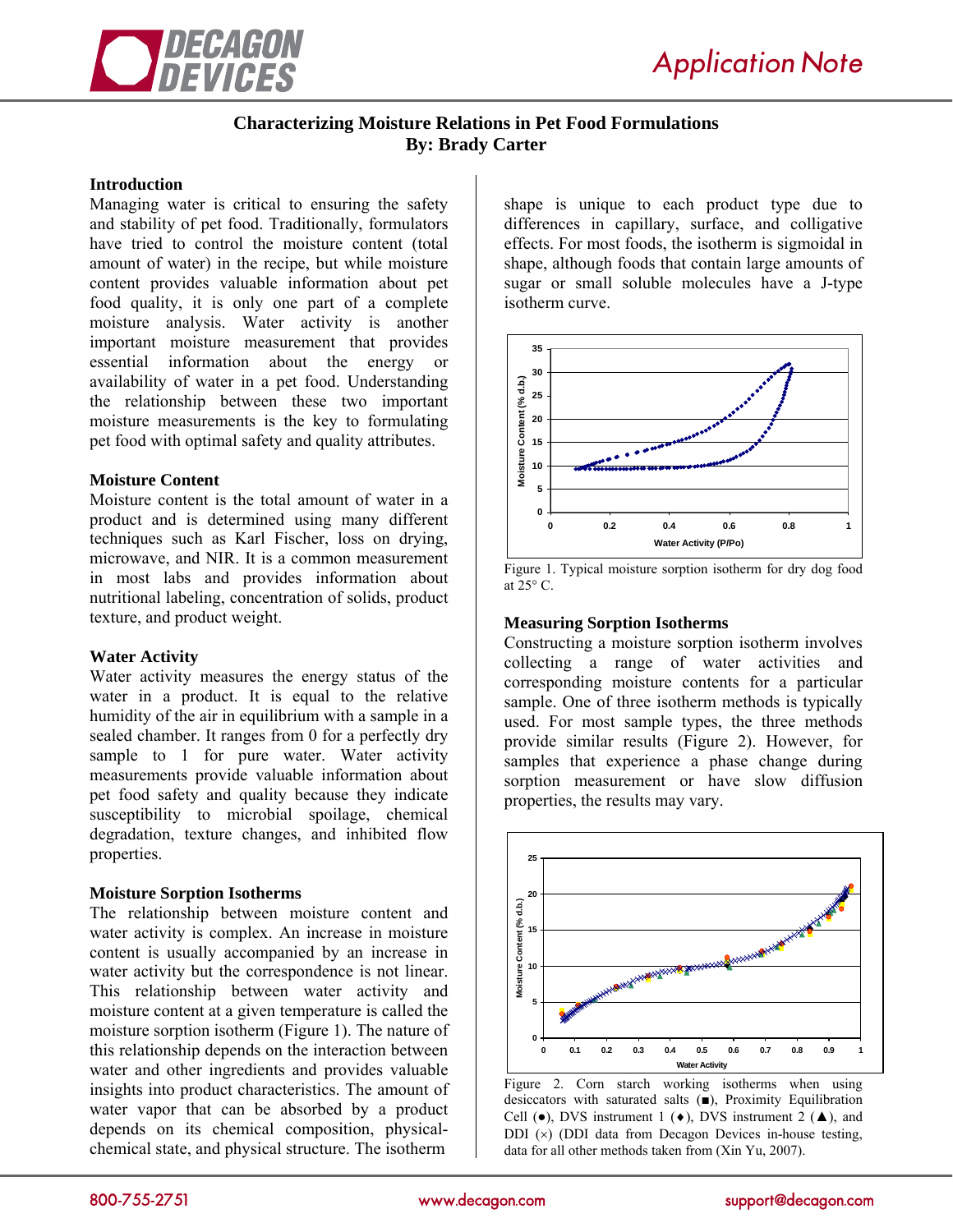

# *Application Note*

# Traditional Desiccator Method

Traditional isotherm methods equilibrate the sample to known water activities and then measure the equilibrium moisture content of the sample. Most methods control water activity levels using saturated salt slurries, acid solutions, glycerol solutions, or mechanical humidifiers. This is most easily done by placing the sample in a sealed chamber over a saturated salt slurry in excess. Different water activity levels are achieved by using different salts. Different concentrations of glycerol or acid solutions can also be used. Another method controls water activity by adjusting a mixture of wet and dry air while monitoring the water activity with a sensor. Equilibrium moisture contents are then determined at each water activity level. Equilibrium is reached when the weight of the sample stops changing. This equilibration process can take weeks. The temperature must be tightly controlled during equilibrium and steps must be taken to prevent microbial contamination at water activities higher than  $0.60$ .

# Dynamic Vapor Sorption

Some instruments are programmed to automatically change the water activity in a dynamic stepwise progression. These instruments, often referred to as controlled atmosphere balances, utilize the Dynamic Vapor Sorption (DVS) method. The instrument holds the sample at one water activity level until the sample weight stops changing and then dynamically moves to the next water activity. Instrument temperature is held constant. Humidity levels are usually controlled by mixing dry and wet air.

Automatic isotherm generators are much faster and less labor intensive than traditional desiccator methods. They also make it possible to conduct sorption kinetic studies. However, like traditional dessicator methods, DVS instruments equilibrate the sample to a known water activity level. Since true equilibration between the sample and the vapor source requires an infinitely long period of time, they measure apparent equilibrium at the point when the change in sample weight is negligibly small. Increasing the tolerable weight change can speed up the isotherm process but calls into question the validity of the water activity values.

# Dynamic Dew Point Isotherm Method

The Dynamic Dewpoint Isotherm (DDI) method directly measures water activity while gravimetrically tracking weight, so there is no

dependence on equilibration to known water activity levels to determine water activity. Adsorption occurs as saturated wet air is passed over the sample. Desorption is accomplished as desiccated air is passed over the sample. After roughly a 0.015 change in water activity, airflow is stopped and a snapshot of the sorption process is taken by directly measuring the water activity and the weight. Since the sample does not have to wait for equilibration to a known water activity, this method is faster without sacrificing accuracy. It is also able to produce an unmatched number of data points. Only water and desiccant are needed to run the isotherm.

# **Uses for Moisture Sorption Isotherms**

Moisture sorption isotherms can help pet food formulators achieve specific qualities and attributes (Bell and Labuza, 2000).

# Drying And Wetting Curve

For any producer who dries or wets a pet food product, the sorption isotherm serves as a drying and wetting curve and provides information about the moisture content of a product when dried or wetted to a specific water activity. It can be used to assist in process control by determining drying rates and optimal endpoints.

The isotherm will also show whether a product exhibits hysteresis and what impact that will have on water activity after drying to a given moisture content. Hysteresis describes a condition when the moisture content at a given water activity depends on the wetting or drying history of the sample. In almost all cases, if hysteresis occurs, the moisture content will be higher at a given water activity for desorption than for adsorption. The cause of hysteresis remains unclear, but the practical implications are important. In a product that exhibits hysteresis, a moisture content that is safe when drying a sample (because it corresponds to a safe water activity of 0.6  $a_w$  or below) may not be safe when wetting the sample (because it corresponds to an unsafe water activity of above  $(0.70 \text{ a}_{\text{w}})$  (Figure 3).

A working isotherm represents the drying and wetting characteristics of a product from its native state and is a scanning curve that connects the adsorption and desorption curves. It most correctly describes the changes experienced by a product when it is wetted or dried from its native state.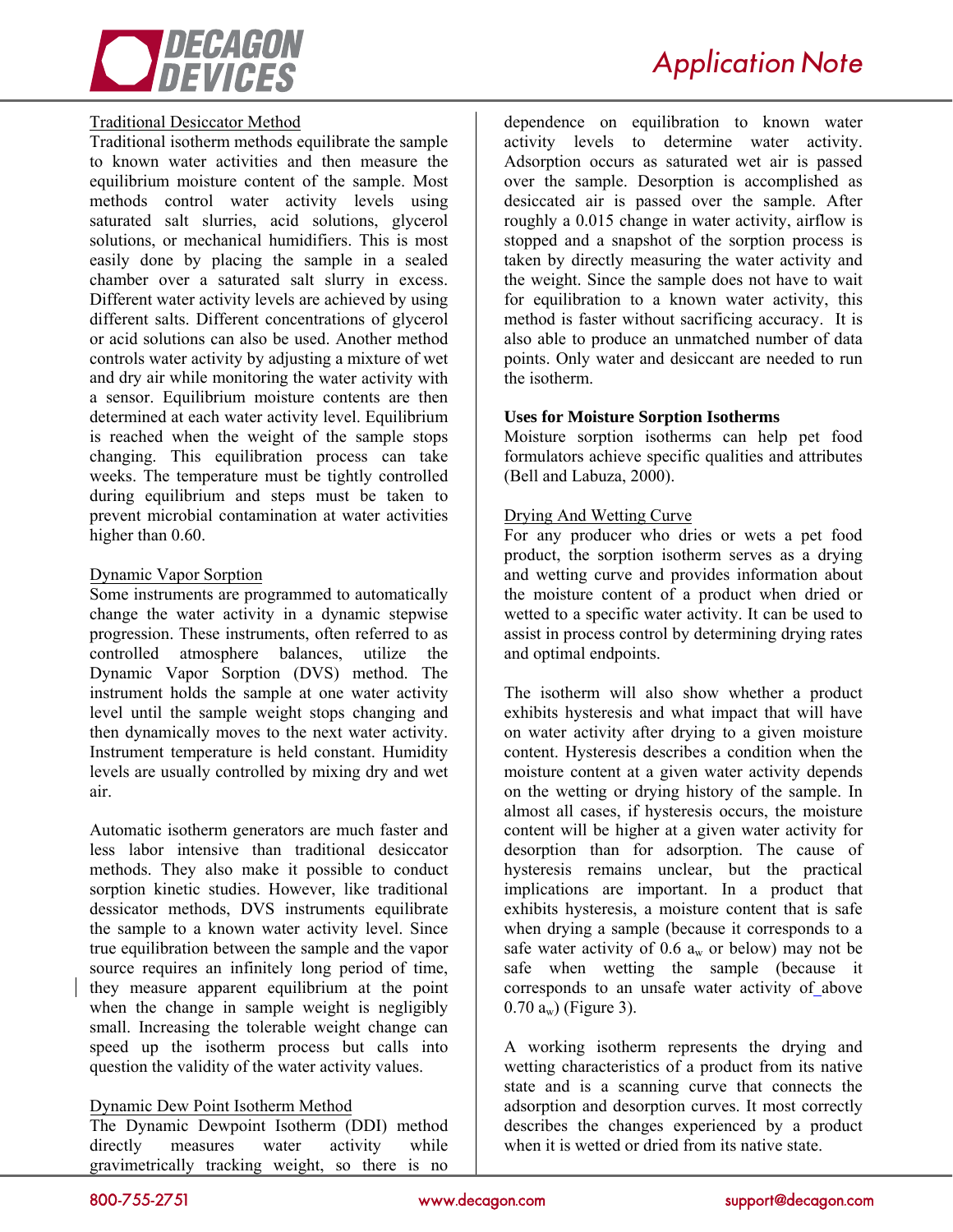





Figure 3. A working isotherm  $(\bullet)$  superimposed over a full isotherm curve  $($  $\blacksquare)$  indicating that the working isotherm scans between the adsorption and desorption curves of the full isotherm. Also shown are the different water activities associated with 7% moisture depending on if the product is wetted or dried.

#### Moisture Content Prediction

An additional function of the isotherm is moisture content prediction. Since both water activity and moisture content are needed in certain situations, it would be advantageous to measure both simultaneously. In addition, moisture content measurements can be inaccurate, time-consuming and require expensive instrumentation. As an alternative to moisture content measurement methods, the sorption isotherm can be used to determine moisture content based on water activity, usually with better repeatability than actually running a moisture content analysis and in much less time. This requires determination of a product's isotherm, characterization of the isotherm by a model or equation, and then loading that model into a specialized water activity instrument.

#### Temperature Abuse Modeling

Isotherms can be used to determine the effect of temperature on a product's water activity and moisture content. A product with a safe water activity at room temperature may become unsafe under temperature abuse conditions. Isotherms conducted at several different temperatures will show the temperature at which a product in a sealed package (at constant moisture content) will be at unstable water activity levels. For example, soft dog bits at 25% moisture content will have a water activity (0.60) at 15°C that will not support mold growth; however, at 40°C, the water activity will be high enough (0.70) for mold to grow (Figure 4).



Figure 4. Moisture sorption isotherms of soft dog bits conducted at 15 $^{\circ}$ C ( $\bullet$ ), 25 $^{\circ}$ C ( $\bullet$ ), and 40 $^{\circ}$ C ( $\blacktriangle$ ).

#### Formulating For Water Activity Control

Isotherms can be very valuable for formulation and product development. By comparing the isotherms of different formulations, it is possible to determine if a product can be adjusted to allow higher moisture content at a given water activity or a lower water activity at a given moisture content. The result can be a moister product that is still shelf stable.

Likewise, two ingredients at the same moisture content may not be compatible when mixed together. If two materials of differing water activities but the same water content are mixed together, the water will adjust between the materials until an equilibrium water activity is obtained. Thus, to prevent moisture migration in a multicomponent product, one should match the water activity of the two components. A great example of this type of product is dog food with hard kibbles and soft bits. The kibbles and bits have very different moisture contents, and hence very different textures, but the same water activity (Figure 5). This provides a product with variety that is still shelf stable.